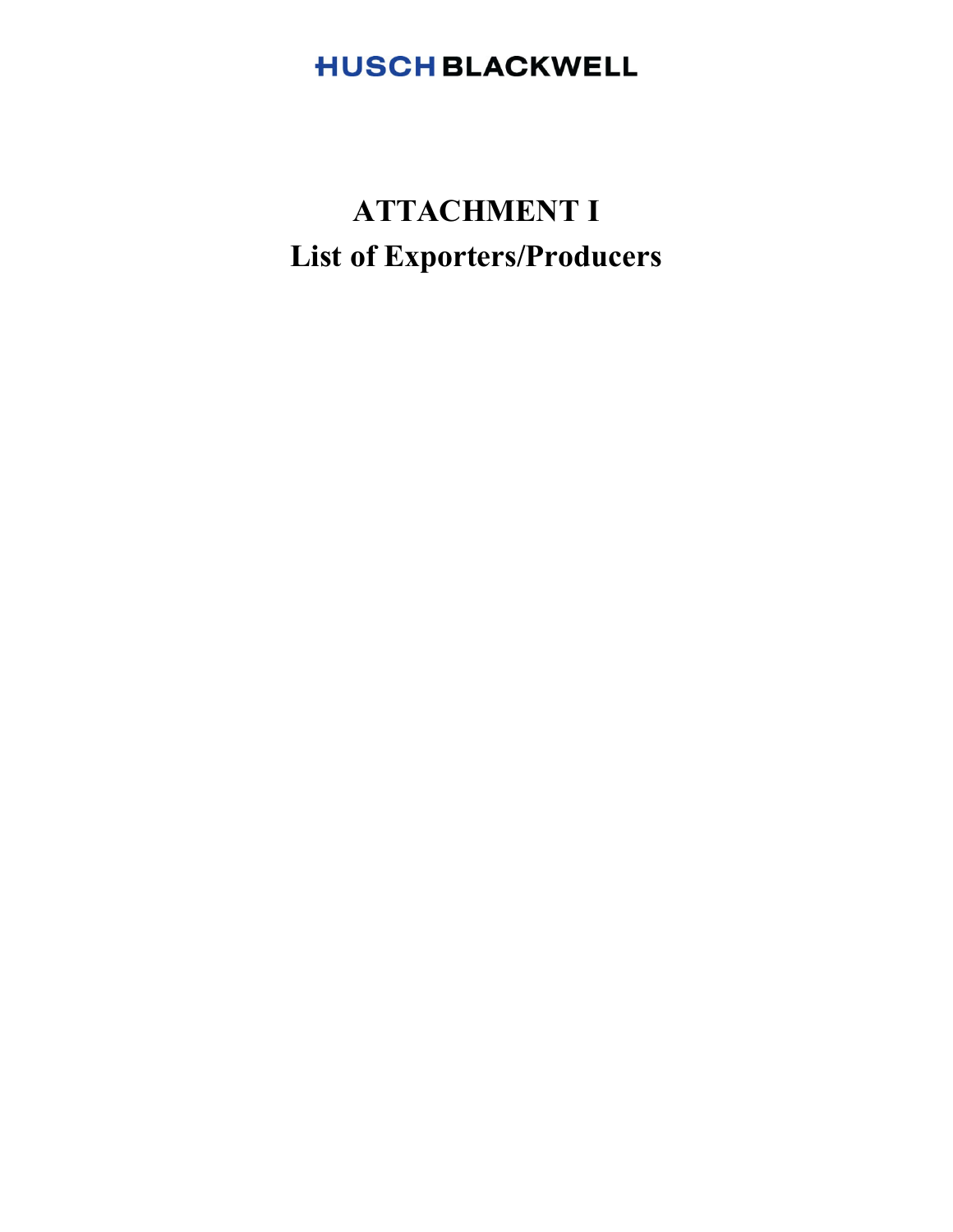# **FOREIGN PRODUCERS/EXPORTERS OF MUSHROOMS FROM FRANCE**

\*

#### **Bonduelle Bci Sas**

59653 Villeneuve-d'Ascq Cedex, France Tel: +33 3 20 43 60 60 Fax: +33 3 20 43 60 00 Email: bfa-info@bonduelle.com Web: https://www.bonduelle.com/en/

#### **Borde S.A.**

Les Gardelles – BP 4 43170 Saugues, France Tel: +33 4 71 77 70 70 Fax: +33 4 71 77 70 90 Email: contact@borde.fr Web: https://borde.fr/

#### **Provence Gourmet Sarl**

169 Art De Nyons Puymeras Provence-Alpes-Côte d'Azur 84110, France Tel: +33 4 90 46 65 22 Fax: N/A Email: gilles@provence-gourmet.fr Web: https://www.provence-gourmet.fr/

#### **Sabarot Wassner S.A**

2 Rue des Perdrix, Z.I. Combe 43320 Chaspuzac, France Tel: +33 4 71 08 09 10 Fax: N/A Email: contact@sabarot-wassner.fr Web: https://www.sabarot.com/en/home/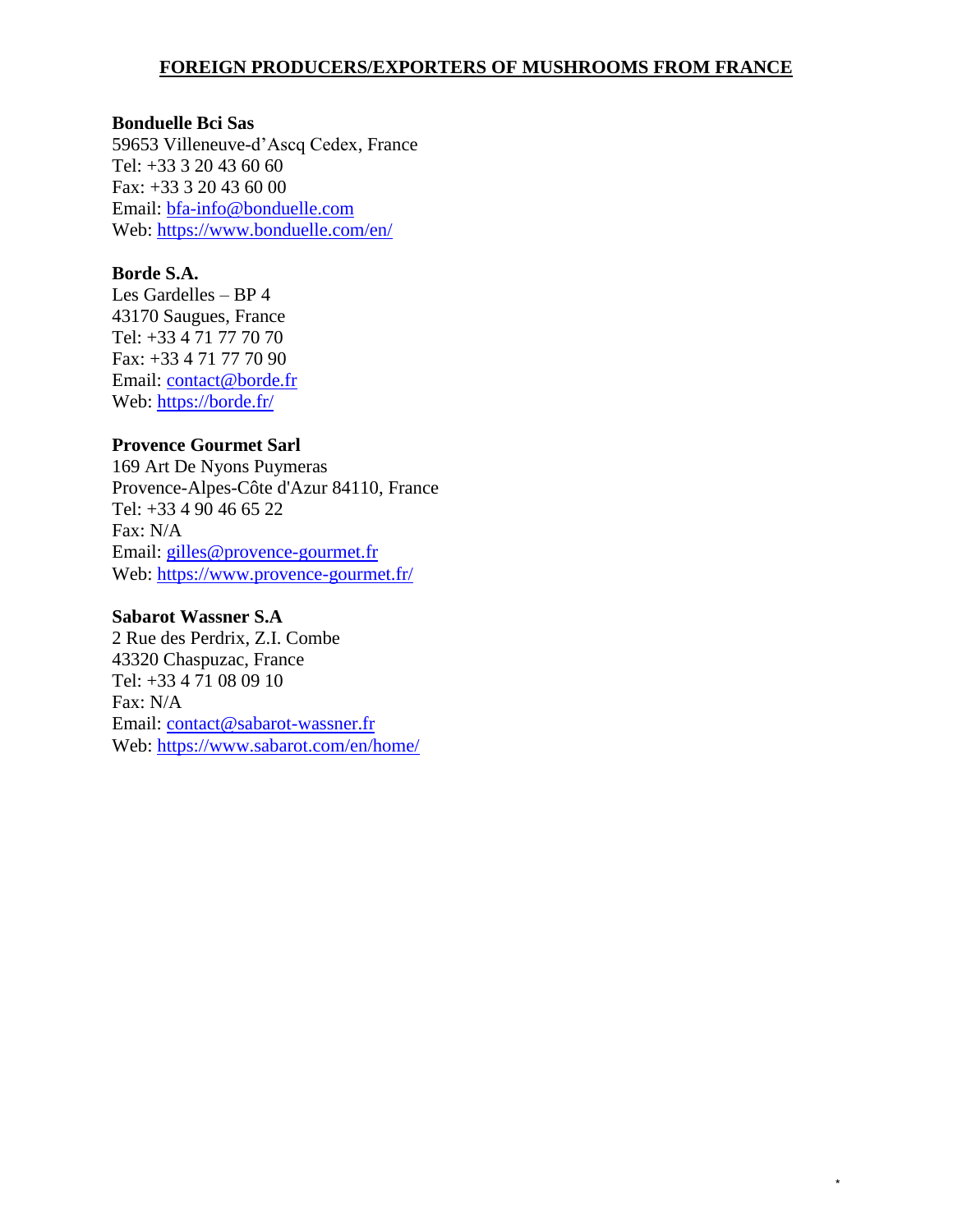# **FOREIGN PRODUCERS/EXPORTERS OF MUSHROOMS FROM THE NETHERLANDS**

# **FLM Food Ingredients Bv**

Sleestraat 26 6017 CA Thorn The Netherlands Tel: +31 47 556 3148 Fax: N/A Email: info@flm-foodingredients.com Web: https://www.flm-foodingredients.com/

# **Greenyard Prepared Netherlands Bv**

Oude Venloseweg 84 5941 HG Velden The Netherlands Tel: +31 89473800 Fax: N/A Email: info@greenyardprepared.com Web:https://www.greenyard.group/divisions /prepared

# **Prochamp Bv**

Laarstraat 2 5334 NS Velddriel The Netherlands Tel: +31 41 863 7777 Fax: +31 41 863 7799 Email: eminfo@prochamp.nl Web: https://prochamp.nl/

# **Savor Brands**

Oude Venloseweg 84 5941 HG Velden The Netherlands Tel: N/A Fax: N/A Email: N/A Web: N/A

# **Scelta Mushrooms Bv**

Heymansstraat 35 5927 NPVenlo The Neterlands Tel: +3 77 324 1020 Fax: +1 77 324 1029 Email sales@sceltamushrooms.com Web: https://www.sceltamushrooms.com/aboutus/

\*

# **SR As Nvocc**

Laarstraat 2 5334 NS Velddriel The Netherlands Tel: N/A Fax: N/A Email: N/A Web: N/A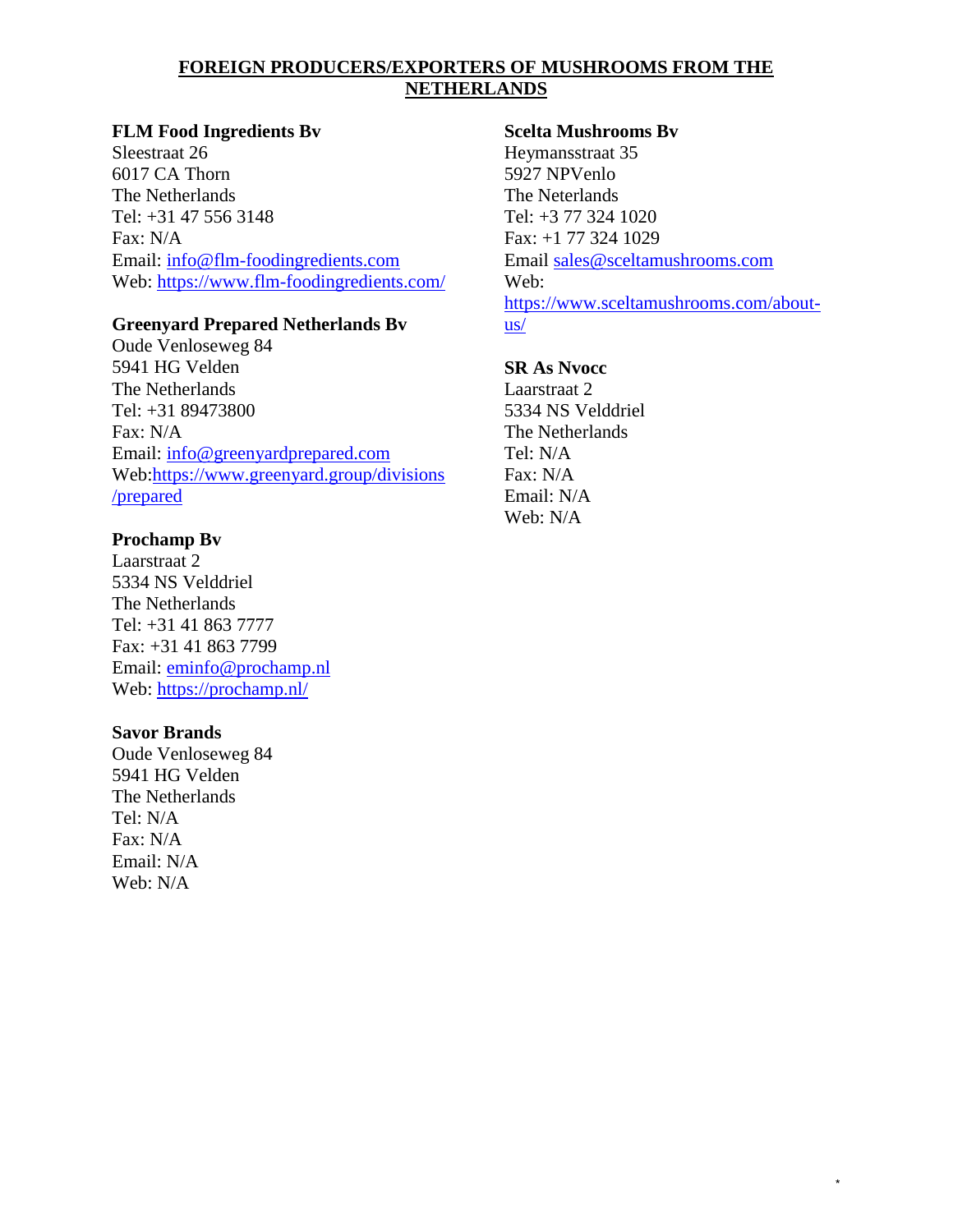\*

#### **Bofmar PC**

ul. Studzienicka 57 43-200 Pszczyna, Poland Tel: +48 730 819 000 Fax: N/A Email: bofmar@bofmar.pl Web: https://bofmar.pl/

#### **FH Rolnik SPJ.**

Przelotowa 7 43-190 Mikołów, Poland Tel: +48 32 326 28 33 Fax: +48 32 326 28 28 Email: export@rolnik.pl Web: https://rolnik.pl/

#### **Malpol**

ul. Gruszkowa 2a, Kqkolewo 64-113 Osieczna, Poland Tel: +48 65 520 55 87 Fax: +48 65 529 65 64 Email: info@malpol.com.pl Web: https://malpol.com.pl/

#### **Obrako SP .ZO.O**

Kurza Gora, ul. Piaskowa 16 64-000 Koscian, Poland Tel: + 48 65 512 18 94, 512 40 68 Fax: + 48 65 511 06 99 Email: krzysztof.komoch@obrako.pl Web: http://en.obrako.pl/

#### **Okechamp S.A.**

Ul. Wichrowa 1A 60-101 Poznań, Poland Tel: +48 61 846 99 00 Fax: +48 61 846 99 01 Email: biuro.poznan@okechamp.pl Web: http://www.en.okechamp.pl/